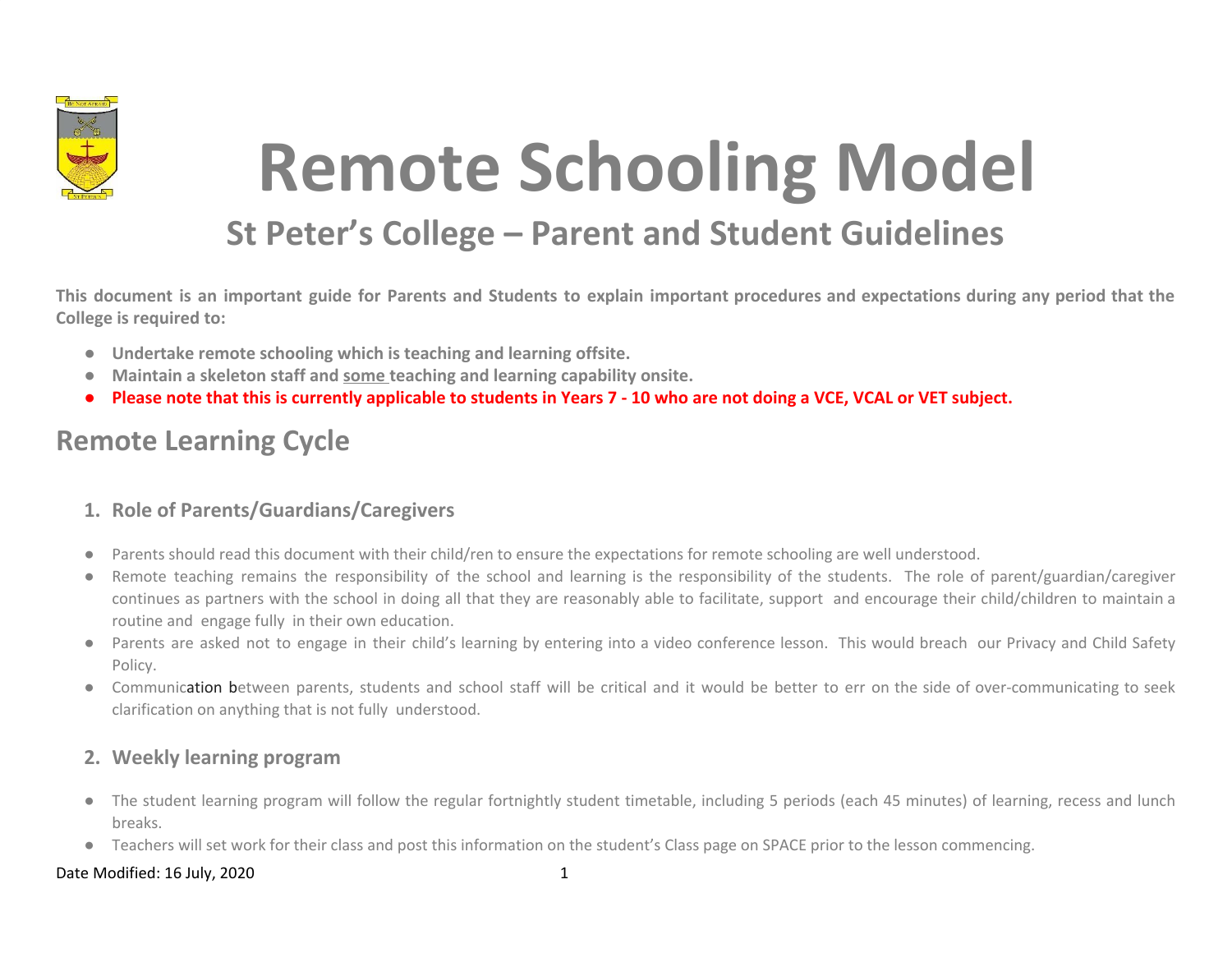- Student learning tasks may be set for the week, a number of lessons or lesson by lesson.
- Teachers will interact with students on a regular basis during class time that is live and interactive. This is best done through Zoom video conferencing, collaborative tools in SPACE and Google Apps
- Tasks will often be a series of small tasks which are manageable so that students experience success and which then build into a major task.
- Teachers may use many different digital technology tools such as the following to provide content or instruction to students:
	- o SPACE
	- o YouTube
	- o ClickView
	- o Zoom Conferencing
	- o Edrolo (Years 11 & 12)
	- o Studyclix (Years 11 & 12)
	- o Maths Pathways
	- o Stile (Science)
- Teachers will also ask students to engage in learning offline to reduce the amount of screentime. This may include reading, drawing, creating, problem solving, physical or practical activities within the home environment. Some activities may be optional if they are dependent upon adult supervision at home.
- Learning Advisors, House Leaders, School Administration will contact parents if there are concerns about a student's engagement or online behaviour.
- Students who are experiencing problems gaining online access should contact the school's IT helpdesk at [help@stpeters.vic.edu.au](mailto:help@stpeters.vic.edu.au) or phone the school on 5990 7777 and ask for the IT department.

### **3. Student learning time**

- Parents are still required to contact the College Absentee line (5990 7777) if a student will be absent for the school day. This includes whether they will be absent from either remote schooling OR onsite schooling. Students who are unwell must not attend class either remotely or at school.
- Online classes are to run for 45 minutes only. Starting times for each class are unchanged.
- All students are required to log in and be present online via either SPACE or Zoom conferencing and attend Tutor Group at 8.50am where their attendance will be marked as "online class"
- Student's presence on SPACE will be monitored and if needed those students not "being present" in classes will be followed up by Learning Advisors, Administration staff and House Leaders.
- Subject teachers will be marking attendance in each lesson.
- During the week, teachers will be online during the regular timetabled lesson time to:
	- o respond to student questions through the chat functionality of SPACE or in class video conferencing via Zoom or through email.
	- o offer further direction or clarification of learning activities.
- All students have considerable experience and expertise in accessing and participating in remote schooling.
- During the week, students will work through the learning program offered to them by their teachers for their various subjects.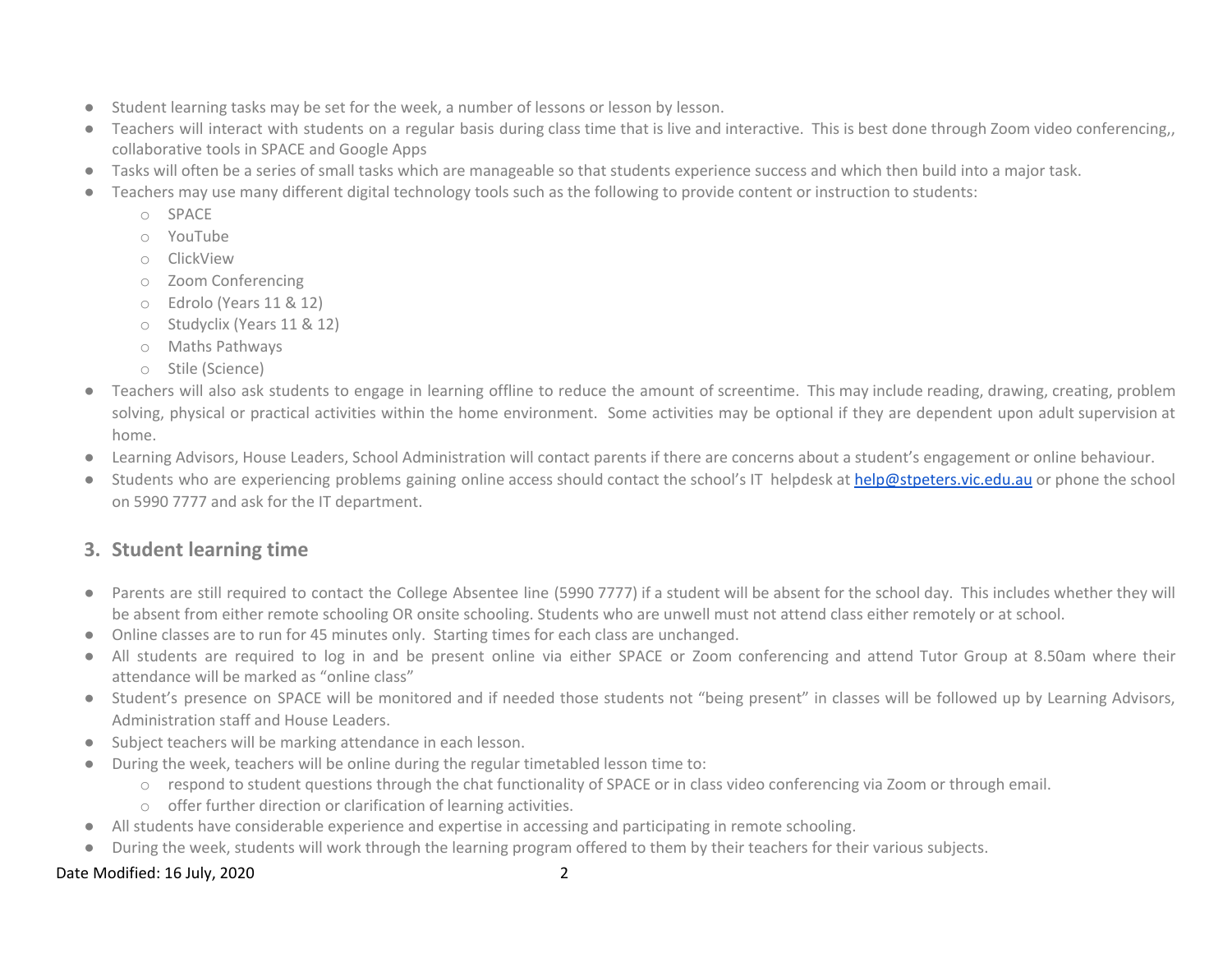- Students are expected to work on their classwork during the timetabled lesson time and to engage with their teacher during this time.
- Students are expected to have a presence on the Chat functionality of SPACE and/or via Zoom each day, Monday to Friday.
- Students should maintain online etiquette such as:
	- o ensuring there are no distractions whilst learning,
	- o commencing the Zoom video conferencing on time with your microphone on mute until directed by the teacher to unmute,
	- o raising your virtual hand to speak,
	- o following all teacher instructions,
	- o taking notes to keep a record of the teaching as you would in class.
- If students are participating in Zoom meetings, the following must be adhered to at all times:
	- o Students should find a quiet area free from distractions and other people who are required to be talking.
	- o Cameras are to be turned on and microphones are to be off unless directed by teachers.
	- o No inappropriate images are to be in the background appropriate virtual backgrounds are encouraged if available.
	- o Appropriate casual clothing is to be worn for learners in the remote setting , according to our St Peter's College free dress day guidelines.
	- o Students must keep their microphone turned off, unless directed by the teacher.
	- o Students are not to create their own Zoom meetings utilising the St Peter's College Zoom licence during class time. If choosing to use Zoom meetings, students must ensure that authenticated St Peter's College users only are invited to access the meeting.
	- o Only the student who is engaging in their timetabled lesson is to participate in the Zoom meeting.
	- o Students are not to record or take screenshots of their teacher or peers during the Zoom meeting.
	- o Students must act according to the St Peter's College Rights and Responsibilities in the Zoom meeting.
- Teachers have been advised to incorporate a short break from the screen half way through the lesson if they are conducting a Zoom meeting or webinar for the whole 45 minute period.
- Observe copyright restrictions. So that we are operating within guidelines, we must ask that students and parents to not share videos we upload.
- Observe Privacy laws. Please keep in mind that privacy relates to all our students and teachers and so refrain from sharing any clips or images on social media which include images or comments of anyone other than you or your own child. This also relates to intellectual property. Comments, videos and work samples should not be copied in any way.
- Homework tasks will still need to be undertaken by all students during the period of remote schooling. This may be in the form of a revision activity, completing unfinished work from the day's lesson and ongoing assignments. The purpose of meaningful homework is to reinforce what was taught in the day's lesson.

### **4. Student home learning environment**

- Parents are asked to ensure students have a comfortable space from which to participate in remote learning.
- This learning space should ideally be a place which:
	- enables the student to work consistently and regularly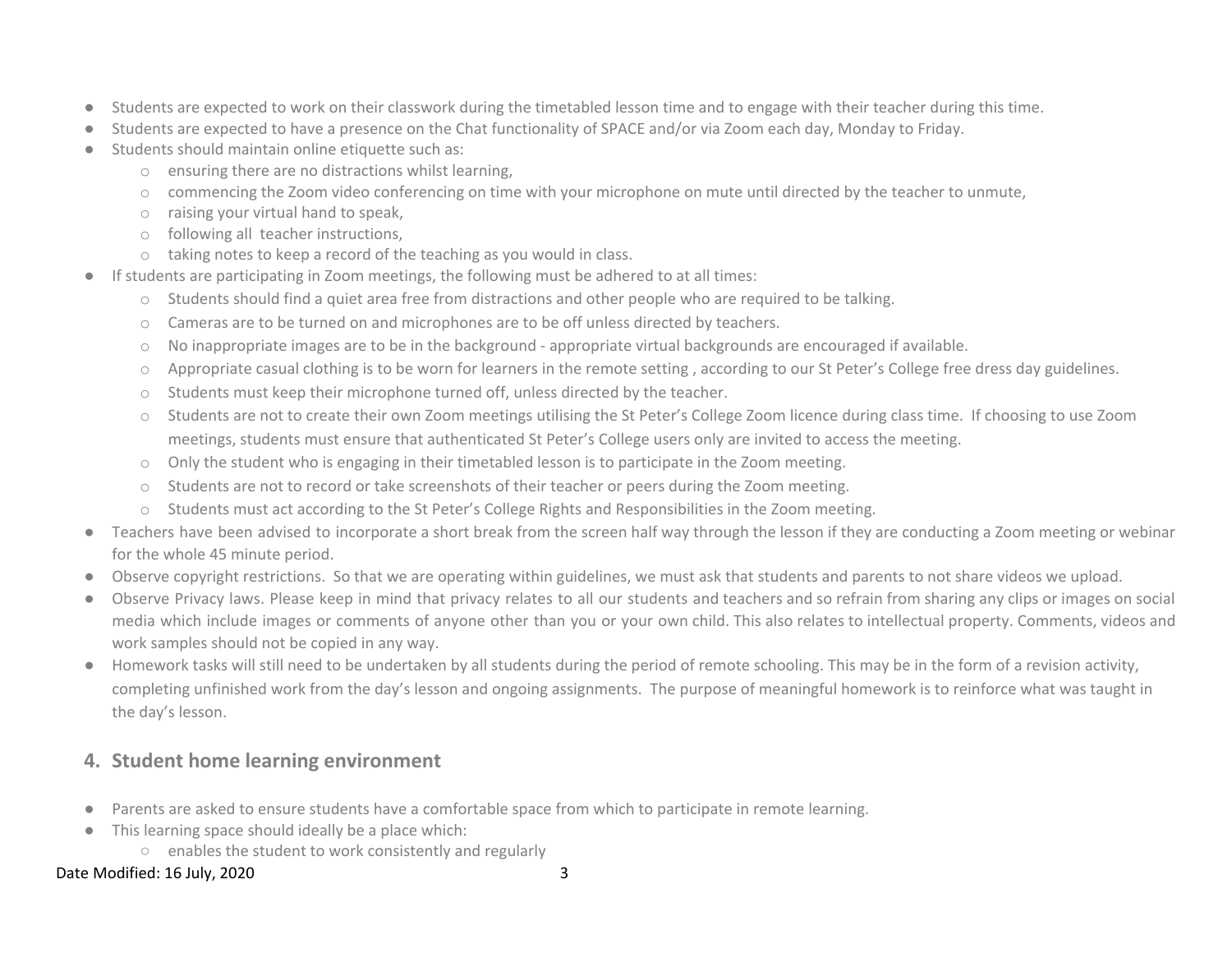- $\circ$  is tidy, comfortable, relatively quiet and has appropriate lighting
- has a chair to support the student's back and allow them to type and use the keyboard easily.
- is not the bedroom (expert advice is that the bedroom should be a place of rest and recreation for the young person and ideally separated clearly from a place of work or study)
- is easily accessible for parents to ensure students are online and engaged in their learning as required.
- It is recommended that students dress in casual clothes and wear headphones for any Zoom conferencing.
- It is important that family conversations cannot be overheard whilst Zoom conferencing is taking place

### **5. Student requiring access to onsite schooling**

- All children who can learn at home must learn from home.
- Arrangements for onsite learning will be available for children who are not able to be supervised at home and on days when no other arrangements can be made. This includes:
	- children of parents who cannot work from home
	- children who are not able to be supervised at home and no other arrangements can be made
	- children identified by the school as vulnerable including:
		- children in out-of-home care
		- children deemed by Child Protection and/or Family Services to be at risk of harm
		- children identified by the school as vulnerable (including via referral from a family violence agency, homelessness or youth justice se or mental health or other health service).
- Parents who intend for their child/ren to attend the school are required to give this information to the relevant Head of Campus by completing the CareMonkey notification.
- The learning program accessed onsite will be the same as the learning program delivered to students undertaking remote learning.
- Students learning onsite will be supervised by a Casual Relief Teacher and will be following the online learning program that will be delivered to all students.
- All students and staff who attend the College will be expected to adhere to social distancing rules currently in place.
- Students attending onsite schooling will be required to wear full school uniform and work in either the upstairs Lyons Building (Clyde North) or the Florence Williams Building (Cranbourne). Students must bring headphones for Zoom conferencing.
- The Clyde North bus run is unchanged in the morning, however, in the afternoon Bus A & C are combined. There is no change to Bus B.
- Ideally, students attending school should only be onsite between the hours of 8.45 am to 3.30 pm as there will be no access to Homework Club, VCE Study Hub or Maths Help.
- **6. Reporting assessment of student progress**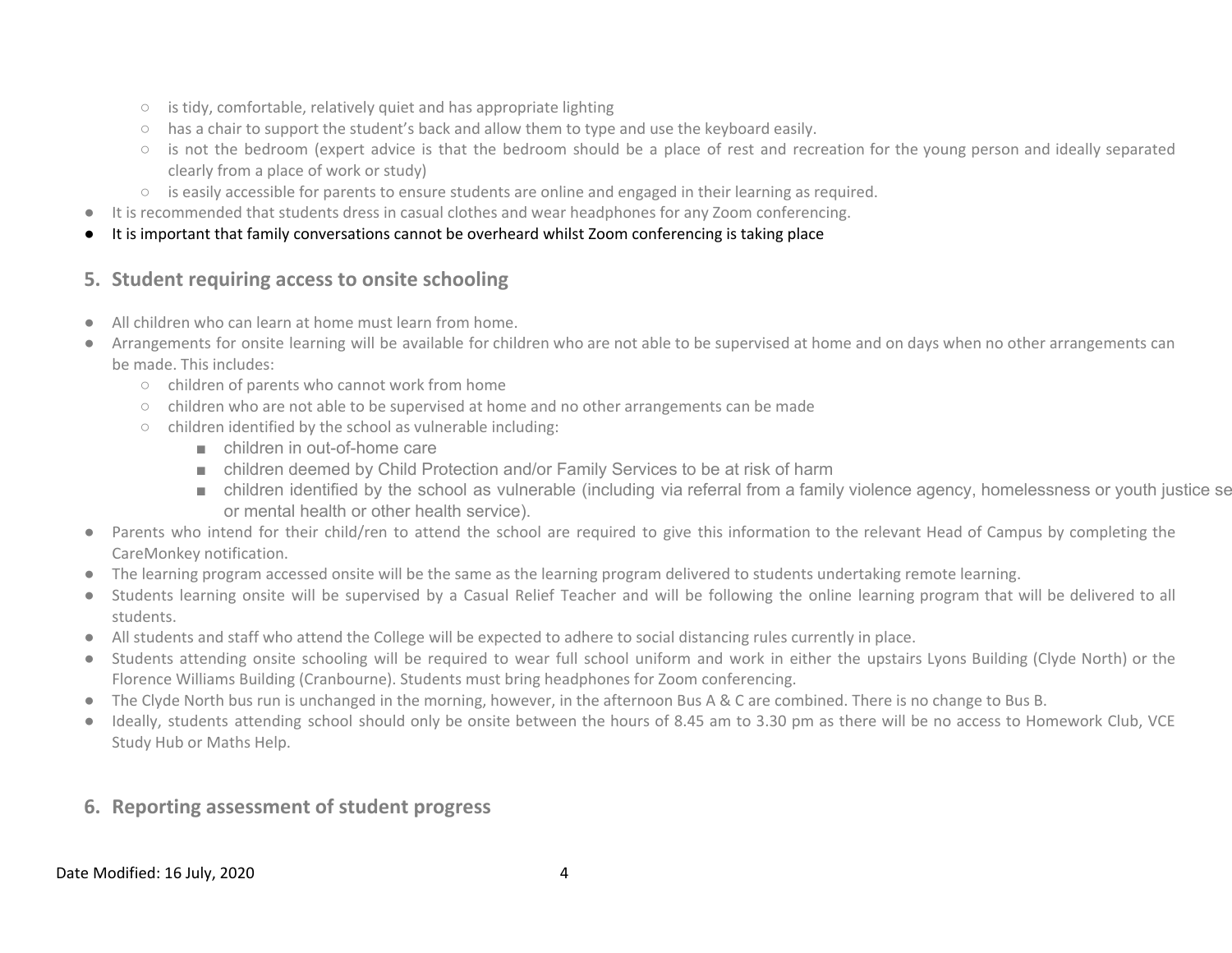- Teachers will make a judgement as to whether students have completed the set work for the week. The teacher will view the work via the following options:
	- o SPACE subject class page
	- o Email
- The teacher will record the assessment of class work as:
	- o Submitted or Not Submitted or Absent
	- o Competent or Not Yet Competent (VCAL)
	- o Other more detailed feedback may be included by the teacher.
- If coursework is not completed it will be addressed initially by the subject teacher and then House Leader where the situation of non completion of work is more persistent.
- Major Assessment pieces will still be submitted in the usual manner on SPACE with our on-line feedback, marking and reporting protocols still in place.

### **VCE & VCAL Students and assessment**

VCAL students are continuing face-to-face teaching and amendments to their program have been articulated previously. There are no further changes currently under consideration.

### **Remote learning and learning adjustment**

### **Class work**

- Class teachers remain responsible for providing adjustments for students who would normally receive learning adjustments. These learning adjustments will be communicated in a variety of ways to students who require adjustments.
- Learning Support Officers will continue to support the learning of these students by making contact with students and supporting their learning in this remote space via email or Zoom video conferencing.

### **Support from Learning Enrichment Centre**

- Learning Support Officers allocated to a given student will email the parent of the student once a week to check that the student is clear on the learning program and to address any questions.
- Learning Enrichment Leader, Learning Enrichment Coach and Learning Adjustment Leaders will be available to monitor and assist personalised learning for all students at risk.
- The use of Breakout Rooms is of particular value for Learning Support Officers to assist students, however, strict child safety requirements prevent staff working one on one with students online.
- PSGs will still be occurring but via video conferencing.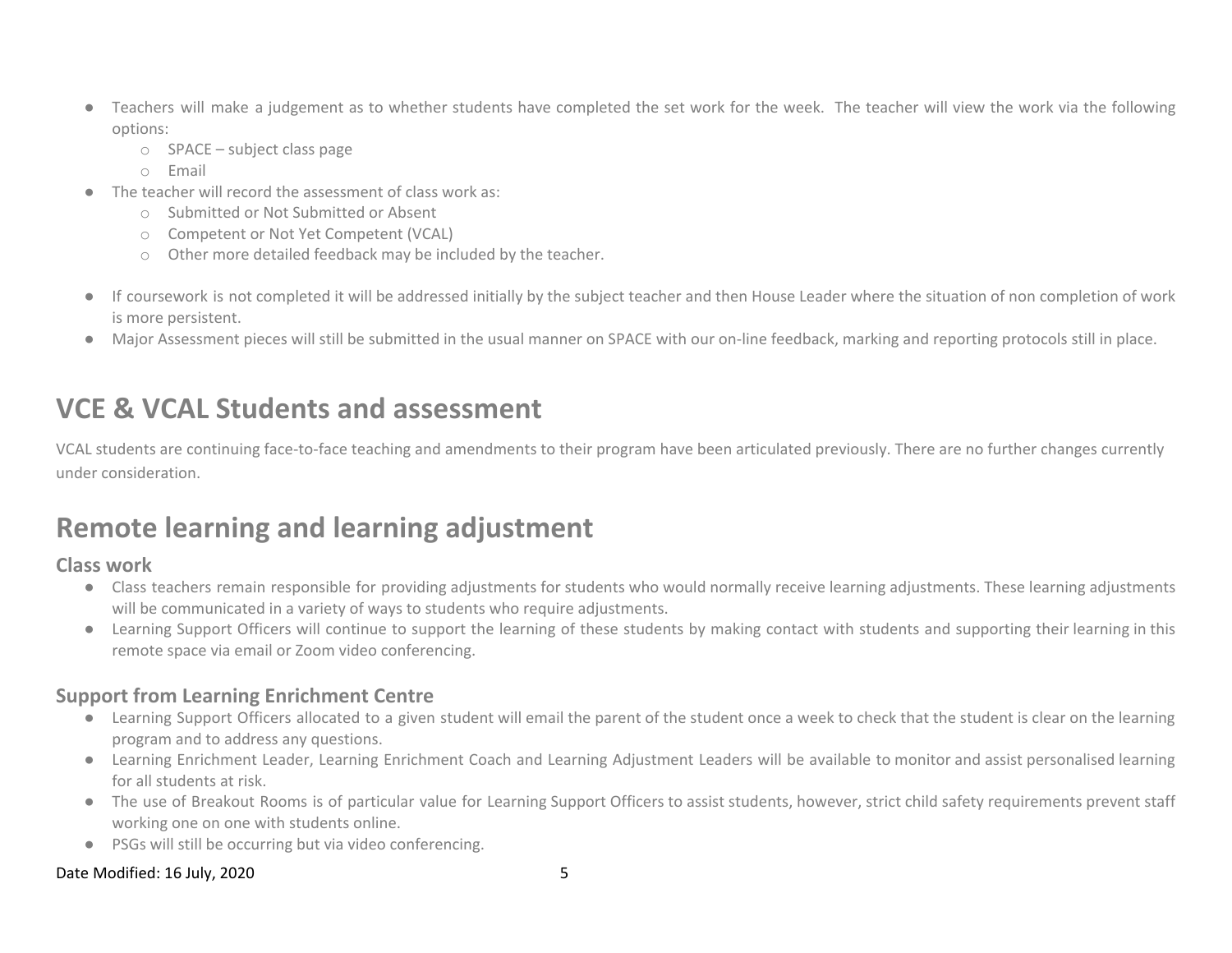### **Student wellbeing and remote learning**

- Learning Advisors will be regularly touching base with their Tutor Group to determine their wellbeing, in particular each weekday morning at 8.45 am.
- Classroom teachers will continue to provide regular wellbeing support for students.
- Students may continue to seek the support of our counselling services, their Learning Advisor or House Leader. The initial contact should be made by email to these wellbeing support team members.

### **Counselling Procedures**

Our College Student Wellbeing Team will be providing support to the school community during the school closure. Students currently seeing the Student Counsellors will be supported via email and phone if necessary.

- Students are encouraged to contact their preferred Student Counsellor via email or phone if they require counselling support during school hours.
- If a student has a Safety Plan, it is strongly recommended that the parent/guardian and student refer to this plan for appropriate strategies.
- The College Counsellors will make regular contact with these students and/or parent/guardian to ascertain how they are coping.
- If a Year 7-10 student has an external Psychologist/Psychiatrist, it is recommended that the parent/guardian advise them of the move to remote schooling and that the usual routine and monitoring will not be in place.
- The College Counsellors will regularly communicate with House Leaders, Pastoral Care Leaders and Deputy Principal Heads of Campus regarding students of concern.

### **Useful Contacts and Links**

For students seeking counselling support after school hours and during the school holiday period, they can contact:

- Kids Helpline 1800 55 1800 (available 24 hours a day, 7 days a week)
- eheadspace 1800 650 890 (available 9am-1am, 7 days a week)
- If a student would prefer to chat to a counsellor online, they can try:
- <https://kidshelpline.com.au/get-help/webchat-counselling> (available 24 hours a day, 7 days a week)
- <https://headspace.org.au/eheadspace/connect-with-a-clinician> (available 9am-1am, 7 days a week)